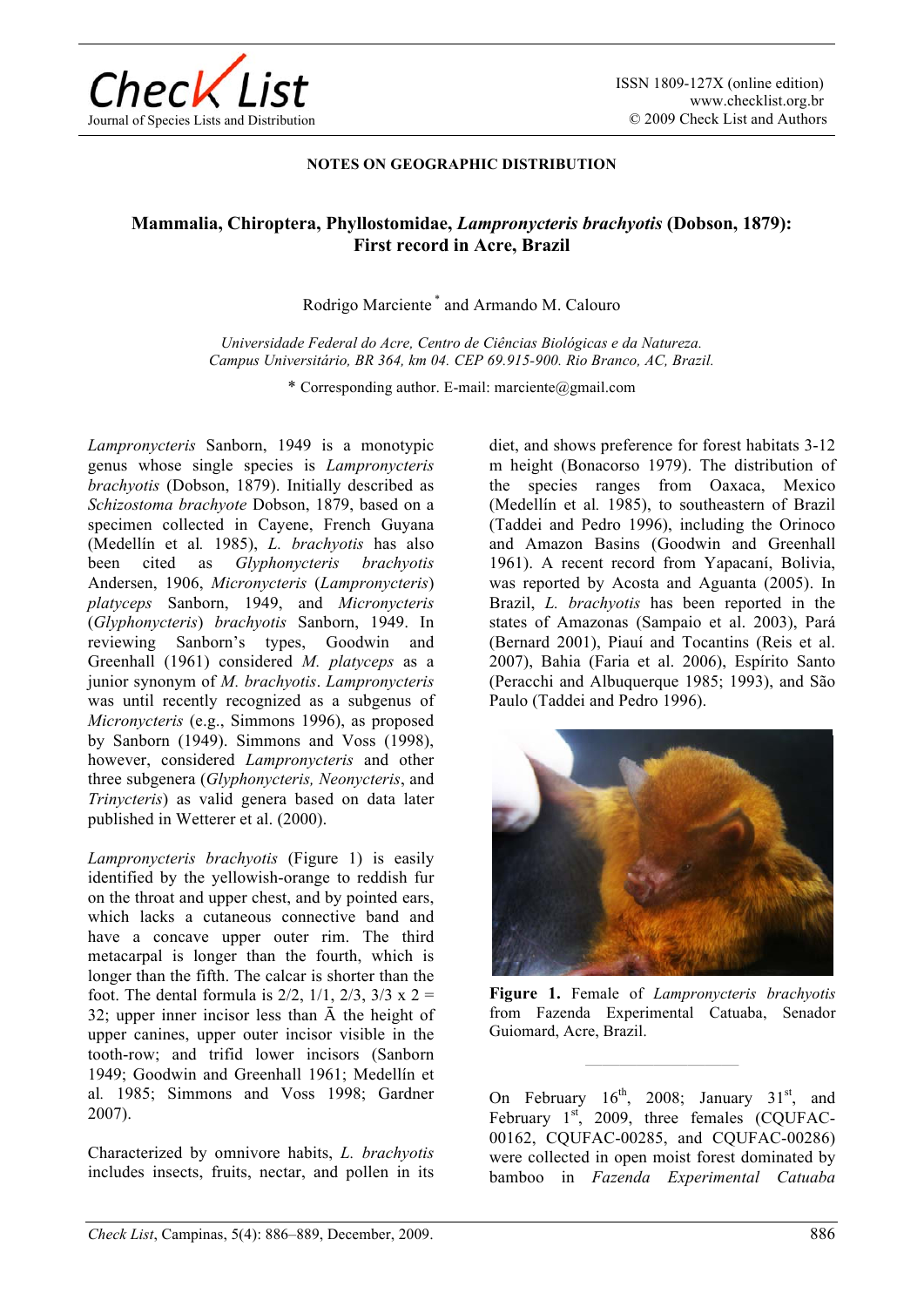(10°04'19" S, 67°37'22" W), municipality of Senador Guiomard, 25 km from Rio Branco, Acre, Brazil. These specimens were captured in a mist-net (7 m x 2.5 m) set at ground level inside a forest fragment of 2,111 ha, surrounded by pastures. They were all prepared as fluidpreserved (70 % alcohol) specimens and were deposited in *Coleção de Quirópteros da Universidade Federal do Acre*, which is stored in the *Coleção Zoológica de Mamíferos* (CZM/UFAC).

Specimens were identified to genus level based on the taxonomic keys in Linares (1987) and on the diagnoses in Goodwin and Greenhall (1961), Simmons and Voss (1998), and Gardner (2007). To determine species identification, a set of external and cranial measurements were taken with a caliper following Taddei and Pedro (1996) (forearm, digits, condylobasal length, maxillary and mandibular tooth-rows, breadth across canines, and mandibular length) and Simmons and Voss (1998) (total length, tail length, hind foot length, ear length, tibia length, greatest length of skull, condyloincisive length, condylocanine length, breadth across molars, post-orbital breadth, zygomatic breadth, breadth of braincase, and mastoid breadth). Calcar length was taken from the ventral point of junction with the tibia to the most distal point. Measurements obtained for specimens from *Fazenda Experimental Catuaba* are in accordance with those presented by other authors (Tables 1 and 2), including those compiled by Medellín et al. (1985). Absence of previous records of *L. brachyotis* in Acre may be due to the scarcity of bat inventories in this state. In southwestern Amazonia, an area of approximately  $180,000$  km<sup>2</sup> has been classified as bamboo-dominated forest, which represents the largest neotropical bamboo-dominated forest area. The two most common bamboo species in this area, *Guadua sarcocarpa* Londoño and P.M. Peterson and *Guadua weberbaueri* Pilger, are endemic to northern and western Amazonia. They are arborescent and climber, and grow to over 20- 60 meters height when adjacent trees are available for support (Nelson 1994; Griscon et al. 2007). Until recently, there has been no known work with bats in this particular region. This first report of *L. brachyotis* suggests that increasing capture efforts in this area could lead to more bat species reports and contribute to our knowledge of this interesting group of mammals. With this new record, the state of Acre has now 59 species of bats (Peracchi 1986; Taddei et al. 1990; Nogueira et al. 1999).

|  | Table 1. External measurements* of Lampronycteris brachyotis from Fazenda Experimental Catuaba, Senador |  |  |  |
|--|---------------------------------------------------------------------------------------------------------|--|--|--|
|  | Guiomard, Acre, Brazil, and from additional localities in the neotropical region.                       |  |  |  |

**————————————————** 

|                   | Present       | Guanapo,      | São Paulo,          | Yapacaní,            |
|-------------------|---------------|---------------|---------------------|----------------------|
|                   | specimens**   | Trinidad      | Brazil <sup>2</sup> | Bolivia <sup>3</sup> |
| Weight            | $11 - 14$     |               |                     | 12.5                 |
| Total length      | $59.3 - 62.1$ |               |                     | 64.5                 |
| Tail length       | $8.5 - 9.5$   |               |                     | 10                   |
| Hind foot length  | $9.8 - 10.5$  | $11.4 - 12.0$ |                     | 12                   |
| Calcar length     | $10.7 - 11.9$ | $8.6 - 10.8$  | $8.6 - 12.0$        |                      |
| Ear length        | $8.6 - 10.8$  |               | $- -$               | $- -$                |
| Tibia length      | $16.7 - 17.5$ | $17.4 - 18.5$ | $18.6 - 19.7$       | 18.2                 |
| Forearm length    | $40.4 - 40.7$ | $38.9 - 41.1$ | $41.8 - 43.6$       | 42.1                 |
| Third mertacarpal | $38.5 - 40.1$ | $37.0 - 38.9$ | $39.1 - 41.7$       | L.                   |
| First falange     | $14.2 - 14.7$ | $12.9 - 14.1$ | $13.8 - 15.2$       | $-$                  |
| Second falange    | $18.2 - 18.6$ | $16.1 - 17.6$ | $17.2 - 18.8$       | --                   |
| Third falange     | $7.4 - 9.4$   | $9.1 - 9.5$   | $8.1 - 9.3$         | $\overline{a}$       |
| Fourth metacarpal | $36.7 - 40.1$ | $35.9 - 37.9$ | $37.6 - 40.2$       | $\overline{a}$       |
| First falange     | $9.6 - 10.3$  | $9.5 - 9.9$   | $10.4 - 11.1$       |                      |
| Second falange    | $11.2 - 12.5$ | $10.3 - 10.9$ | $11.0 - 11.6$       | $\overline{a}$       |
| Fifth metacarpal  | $36.3 - 39.0$ | $35.1 - 36.8$ | $37.4 - 39.9$       | $\overline{a}$       |
| First falange     | $10.6 - 10.9$ | $9.1 - 11.3$  | $11.2 - 12.1$       |                      |
| Second falange    | $8.5 - 12.1$  | $9.6 - 10.4$  | $10.4 - 11.5$       |                      |

\* Except for weight, shown in grams, all measurements are in millimeters.

\*\* Measurements of three adult females; <sup>1</sup>Sanborn (1949); <sup>2</sup>Taddei and Pedro (1996); <sup>3</sup>Acosta and Aguanta (2005).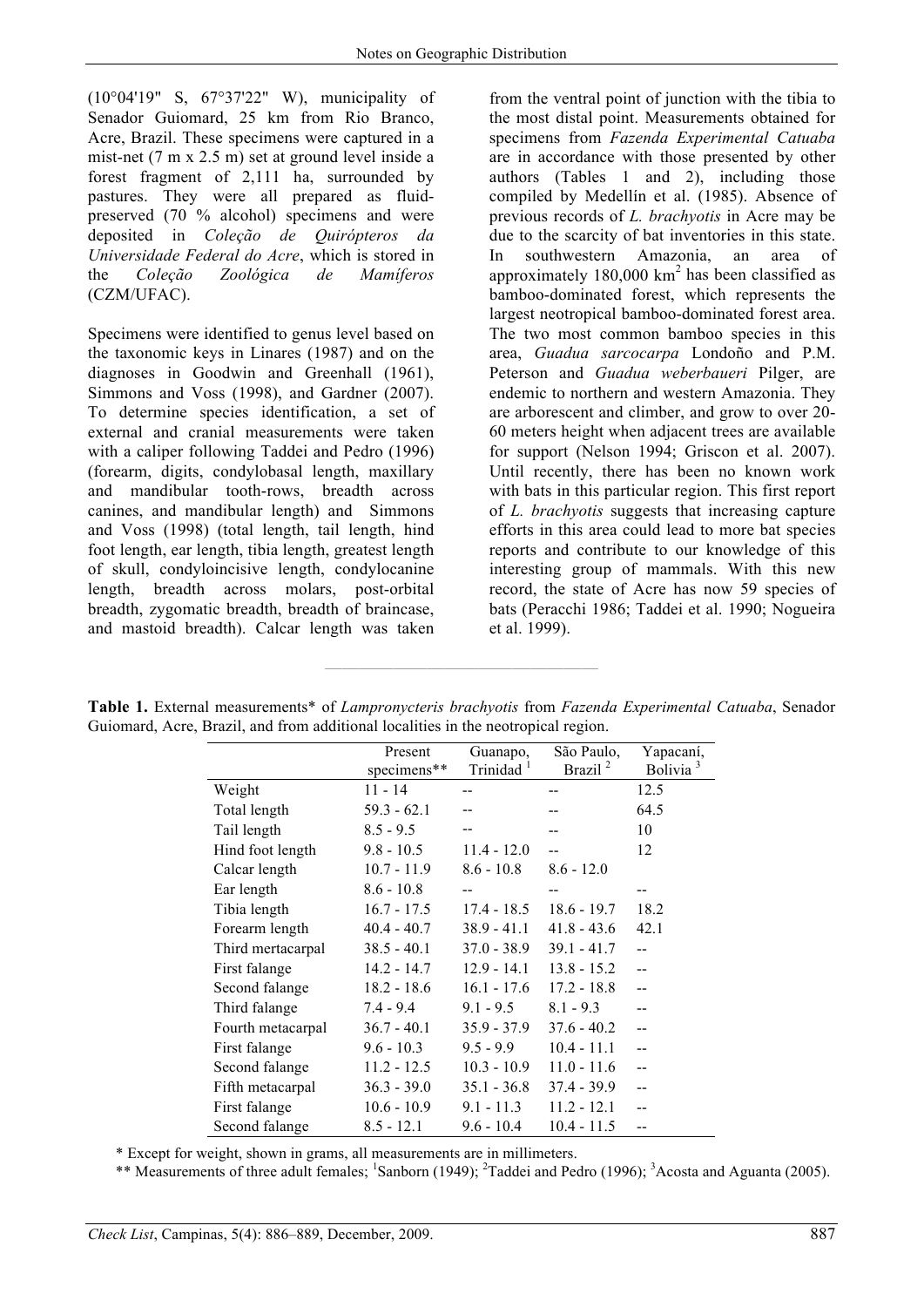|                                | Present<br>specimens** | Guanapo,<br>Trinidad | São Paulo,<br>Brazil <sup>2</sup> | Yapacaní,<br>Bolivia <sup>3</sup> |
|--------------------------------|------------------------|----------------------|-----------------------------------|-----------------------------------|
| Greatest length of skull       | 20.67                  | $21.2 - 21.6$        | $21.8 - 22.3$                     | 21.6                              |
| Condyloincisive length         | 18.74                  |                      | --                                | --                                |
| Condylocanine length           | 18.04                  |                      | $18.8 - 19.4$                     | $-$                               |
| Condylobasal length            | 18.17                  |                      | $19.4 - 20.2$                     | 19.62                             |
| Length of maxillary tooth-row  | 7.89                   | $8.0 - 8.2$          | $8.2 - 8.5$                       | 8.78                              |
| Breadth across molars          | 6.9                    | $6.6 - 6.8$          | $7.0 - 7.4$                       | 7.32                              |
| Breadth across canines         | 3.63                   | $3.8 - 4.0$          | $3.8 - 4.2$                       | 3.6                               |
| Post-orbital breadth           | 4.84                   | $4.9 - 5.2$          | $4.9 - 5.2$                       | $-$                               |
| Zygomatic breadth              | 10                     | $10.3 - 10.6$        | $10.6 - 11.0$                     | 10.98                             |
| Breadth of brain case          | 8.72                   | $8.7 - 8.8$          | $8.6 - 8.8$                       |                                   |
| Mastoid breadth                | 8.61                   | $9.4 - 9.6$          | $9.3 - 9.9$                       |                                   |
| Mandibular length              | 13.65                  |                      | $13.8 - 14.2$                     | --                                |
| Length of mandibular tooth-row | 9.08                   |                      | $8.8 - 9.0$                       | 8.64                              |

**Table 2.** Cranial measurements\* of *Lampronycteris brachyotis* from *Fazenda Experimental Catuaba*, Senador Guiomard, Acre, Brazil, and from additional localities in the neotropical region.

\* All values are in millimeters.

\*\* Measurements of one skull; <sup>1</sup>Sanborn (1949); <sup>2</sup>Taddei and Pedro (1996); <sup>3</sup>Acosta and Aguanta (2005).

**Acknowledgements:** Fieldwork in *Fazenda Experimental Catuaba* was made possible by a CNPq grant and the logistical support of the *Grupo de Pesquisa Biodiversidade*. Amanda O. Cunha, André L. Botelho, Lívia S. Silva, Luiz H. M. Borges, Richarly C. Silva; Sérgio A. V. Oliveira provided field assistance, and Amy Duchelle reviewed orthography and English grammar.

**————————————————** 

**————————————————** 

## **Literature Cited**

- Acosta, L. and F. Aguanta. 2005. Nota sobre un nuevo registro de murciélago (*Lampronycteris brachyotis*) para Bolívia. Kempffiana 1(1): 65-69.
- Bernard, E. 2001. Species list of bats (Mammalia, Chiroptera) of Santarém area, Pará State, Brazil. Revista Brasileira de Zoologia 18(2): 455-463.
- Bonaccorso, F.J. 1979. Foraging and reproductive ecology in a Panamanian bat community. Bulletin of the Florida State Museum, Biological Science  $24.359 - 408$
- Faria, D., B. Soares-Santos and E. Sampaio. 2006. Bats from the Atlantic rainforest of southern Bahia, Brazil. Biota Neotropica 6(2):2-13.
- Gardner, A.L. 2007. Mammals of South America. Chicago and London: The University of Chicago Press. 669 p.
- Goodwin, G.G. and A.M. Greenhall. 1961. A review of the bats of Trinidad and Tobago. Bulletin of the American Museum of Natural History 122: 187- 301.
- Griscon, B.W., D.C. Daly and M.S. Asthon. 2007. Floristic of bamboo-dominated stands in lowland terra-firma forests of southwestern Amazonia. The Journal of the Torret Botanical Society 134(1): 108- 125.
- Linares, O.J. 1987. Murciélagos de Venezuela. Caracas: Cuadernos Lagoven. 119 p.
- Medellín, R., D.E. Wilson and D.L. Navarro. 1985. *Micronycteris brachyotis*. Mammalian Species 251: 1-4.
- Nelson, B.W. 1994. Natural forest disturbance and change in the Brazilian Amazon. Remote Sensing Reviews 10**:**105-125.
- Nogueira, M.R., A. Pol and A.L. Peracchi. 1999. New records of bats from Brazil with a list of additional species for the chiropteran fauna of the state of Acre, western Amazon basin. Mammalia 63(3): 363-368.
- Peracchi, A.L. and S.T. Albuquerque. 1985. Considerações sobre a distribuição geográfica de algumas espécies do gênero *Micronycteris* Gray, 1866 (Mammalia, Chiroptera, Phyllostomidae). Arquivos da Universidade Federal Rural do Rio de Janeiro 8(1-2): 17-22.
- Peracchi, A.L. 1986. Considerações sobre a distribuição e a localidade-tipo de *Sphaeronycteris toxophyllum* Peters, 1882 (Chiroptera, Phyllostomidae). Anais VI Congresso Brasileiro de Zoologia. Publicações Avulsas do Museu Nacional 65: 97-100.
- Peracchi, A.L. and S.T. Albuquerque. 1993. Quirópteros do município de Linhares, Estado do Espírito Santo, Brasil (Mammalia, Chiroptera). Revista Brasileira de Biologia 53: 575-581.